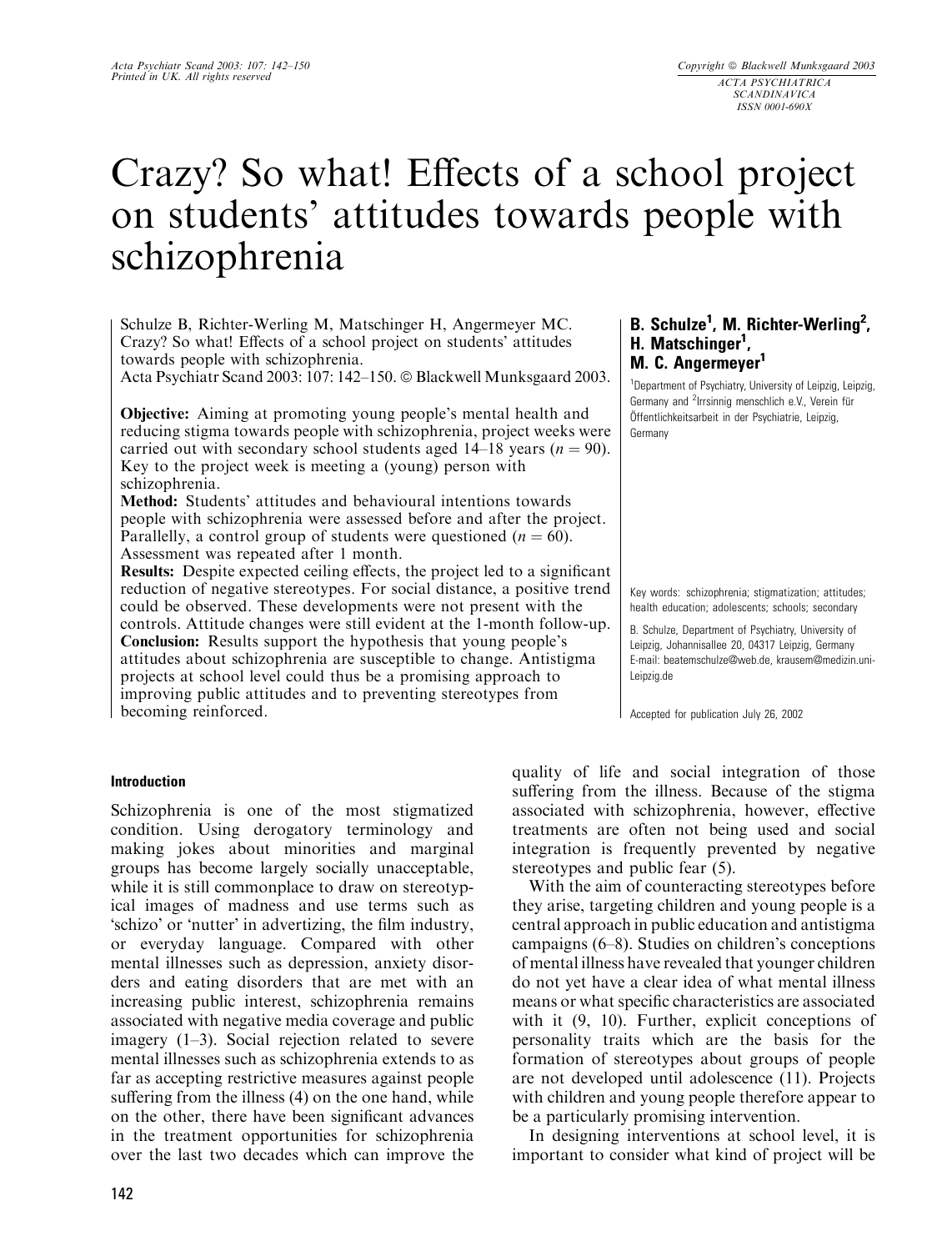most effective. Some attempts to familiarize children and young people with mental health issues have focussed on improving young people's knowledge about mental disorders (e.g. 12, 13). However, it cannot be presumed that secondary students show great interest in information about mental illness unless the topic assumes personal relevance for them. Here, it is of importance to address students at an age where mental health issues feed into their own needs and experiences. Adolescence has been characterized as the beginning of young people's concern for their own wellbeing and the onset of developing a sense of personal identity (14). The emotional upheaval accompanying this period may also involve first experiences of crises which may potentially lead to mental health problems such as suicidal behaviour (15) or addictive disorders (16). Further, adolescence and young adulthood mark the onset of a number of mental illnesses such as schizophrenia or obsessive-compulsive disorder (17). It can thus be assumed that young people aged 14–18 years take some personal interest in discussing mental health issues.

Not only is personal relevance important in generating a genuine interest in mental health issues, but it is also beneficial in reducing stigma and stereotypes. Young people have been found to arrive at their definitions of mental illness by drawing on personal experiences: when behaviour portrayed was understandable in terms of the young people's own view, they were reluctant to apply negative labels to it or to define it as pathological (18).

As part of the World Psychiatric Association's Global Programme against stigma and discrimination because of schizophrenia (19, 20), a school programme entitled 'Crazy? So what!' was carried out with secondary school students in Germany.

## Aims of the study

With the aim of evaluating the success of the project weeks and being able to plan future action effectively and in accordance with the students' needs for information, the project was accompanied by a scientific evaluation. Programme effectiveness was evaluated by assessing students' attitudes and behavioural intentions towards people with schizophrenia.

#### Material and methods

#### Project weeks

In the school system in the federal state of Saxony, 1 week of the academic year is dedicated to project

# Effects of a school project on students' attitudes

work outside the context of regular lessons. Here, the students can choose from a variety of projects which are often invited from partners outside the schools. At the beginning of the academic year 2000 ⁄ 2001, all secondary schools in Leipzig were sent information about the project week Crazy? So what!'. Interest in the offer was great – not least in the light of a guideline recently issued by the Saxon Ministry of Education which defines the development of social competencies as an additional task for schools apart from imparting academic knowledge.

With the aim of ensuring that the project is of personal relevance to the participants, project weeks specifically addressed students at adolescent age (14–18 years). In addition, meeting a person who has had schizophrenia is the key element of the project. This decision was motivated by the finding that attitudes and behavioural intentions towards people with schizophrenia are closely related to personal contact  $(21-23)$  – a factor which has also been revealed to be a decisive element in the success of school mental health projects (8).

Two strategies were pursued to increase the extent to which the students identify with people suffering from schizophrenia and thus to improve programme effectiveness: the project placed particular importance on similarities rather than differences between the students and the person with schizophrenia on the project team, and young people with schizophrenia (18–26 years) were chosen for the project teams. The importance of similar age for the identification with a person has been demonstrated by research on young people's emotional reactions to people with mental illness (18).

The project 'Crazy? So what!' starts from the students' personal experiences with their emotional wellbeing and mental health. Using artwork and games, students discussed which events in life can lead to illness or contribute to wellbeing and happiness at certain points in the life circle. Further, they looked at what helps them to get better when feeling ill or down, and what would aggravate an illness or crisis. In this way, we aimed at both instilling social competencies in coping with crisis and providing a context for introducing schizophrenia as one particular illness whose onset can be explained from within the life circle of the person affected. Subsequently, a young person with schizophrenia introduced him ⁄herself and discussed his/her experiences with the students. Discussions involved information on the illness, available treatments and experiences of stigma resulting from schizophrenia. All parts of the project week were interactive, i.e. issues were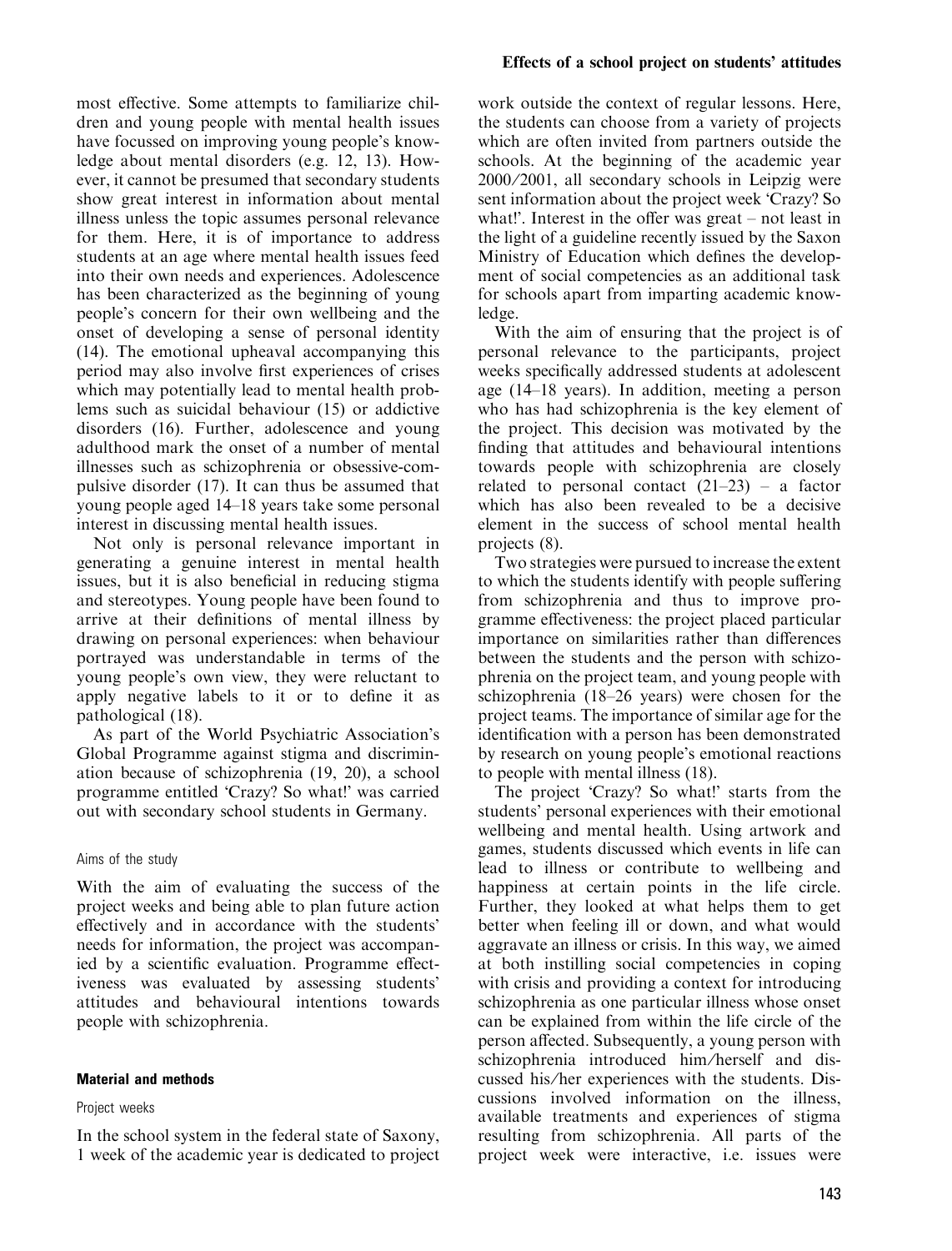developed through guided group discussions. Interactive approaches combining discussions and simulation have been found to be more effective than formal lectures alone (24). A detailed outline of the project week is given in Fig. 1.

# Sample description

From 25 January to 15 April 2001, 90 students from five secondary schools in Leipzig participated in the project 'Crazy? So what! – It's normal to be different'. There are two different types of schools offering secondary education in the regional education system in Saxony: secondary modern schools (Mittelschulen) where students obtain an intermediate school certificate and leave school after grade 10, and grammar schools (Gymnasien) which are followed by students studying for passing A levels (Abitur) after grade 12. Access to the different school types is based on the school report at the end of primary school and the teacher's assessment of academic performance and learning capacity. As educational level and social class have been found to be important predictors of social attitudes, school type was considered as one explanatory variable in assessing the project's effect on the students' views of schizophrenia. In each school, students participating in a different project unrelated to mental health were questioned as controls ( $n = 60$ ). All students in grade 9–12 could opt for one project under the same conditions. In choosing the control group, all projects at a school were assessed regarding their composition (age, gender) with the aim of identifying the group best comparable with each respective project group. Sample characteristics are given in Table 1.

## Design and assessment instrument

Using a specially developed questionnaire, the students' attitudes towards people with schizophrenia were assessed before and after the project. Students were not given any information about schizophrenia prior to administering the questionnaire at baseline. In order to measure the mid-term effect of the project, follow-up assessment was carried out 1 month after the end of the project week. A control group at the same school was questioned parallel to the students participating in the project. The control groups, too, were questioned again after 1 month.

The questionnaire comprised two topics: stereotypes of schizophrenia (see Table 2) and social distance, i.e. the students' readiness to enter different types of social relationships with someone who has had schizophrenia (see Table 3). The

instrument follows the logic of the stigma process (25) in which undesirable characteristics are stereotypically linked to a condition and serve to justify negative social reactions, i.e. stereotypes form the basis of behavioural intentions.

Aimed at developing an assessment instrument specifically tailored towards measuring the attitudes of children and young people, the scale for measuring social distance (see Table 3) was developed in focus groups with young people of the same age group as the students who were to participate in the project ( $n = 60$ ). Focus groups served to identify relationship situations relevant to the everyday lives of adolescents. In order to facilitate international comparison with other school projects carried out as part of the World Psychiatric Association (WPA) programme, four social distance items (\*) were taken from the school questionnaire of the WPA pilot project in Alberta/Canada. The questionnaire further enquired whether students endorse a number of widespread stereotypes of schizophrenia (26; see Table 2).

# Data analysis

Initially, changes in attitude were analysed by means of comparing the relative frequencies of cases in the response categories (agree/unsure/disagree) at the different points of measurement in order to identify the directions of attitude change present in the sample for the different items. As a second step, sum scores were calculated for stereotype and social distance. Sum scores measured the desired outcome, i.e. the absence of (negative) stereotypes and the absence of social distance. Stereotype and social distance scales were tested for reliability at each point of measurement by analysing internal consistency. Cronbach's  $\alpha$  values show a good reliability for both scales (Tables 4 and 5).

In order to evaluate the effect of the intervention, changes of stereotype and social distance were analysed by means of a two-level random coefficient regression model (27–29). The observation for each point in time per student was considered to be level 1. The student with his/her individual characteristics such as school type or membership in the project group across the three points of measurement formed level 2. The effect of time on the outcome variables was defined as random, as we did not expect stereotype and social distance to be constant but rather to vary between individuals. Membership in the project/control group and attendance of a particular school type were considered as explanatory factors for the variance of both the baseline values and change over time. The effect of school type and participation in the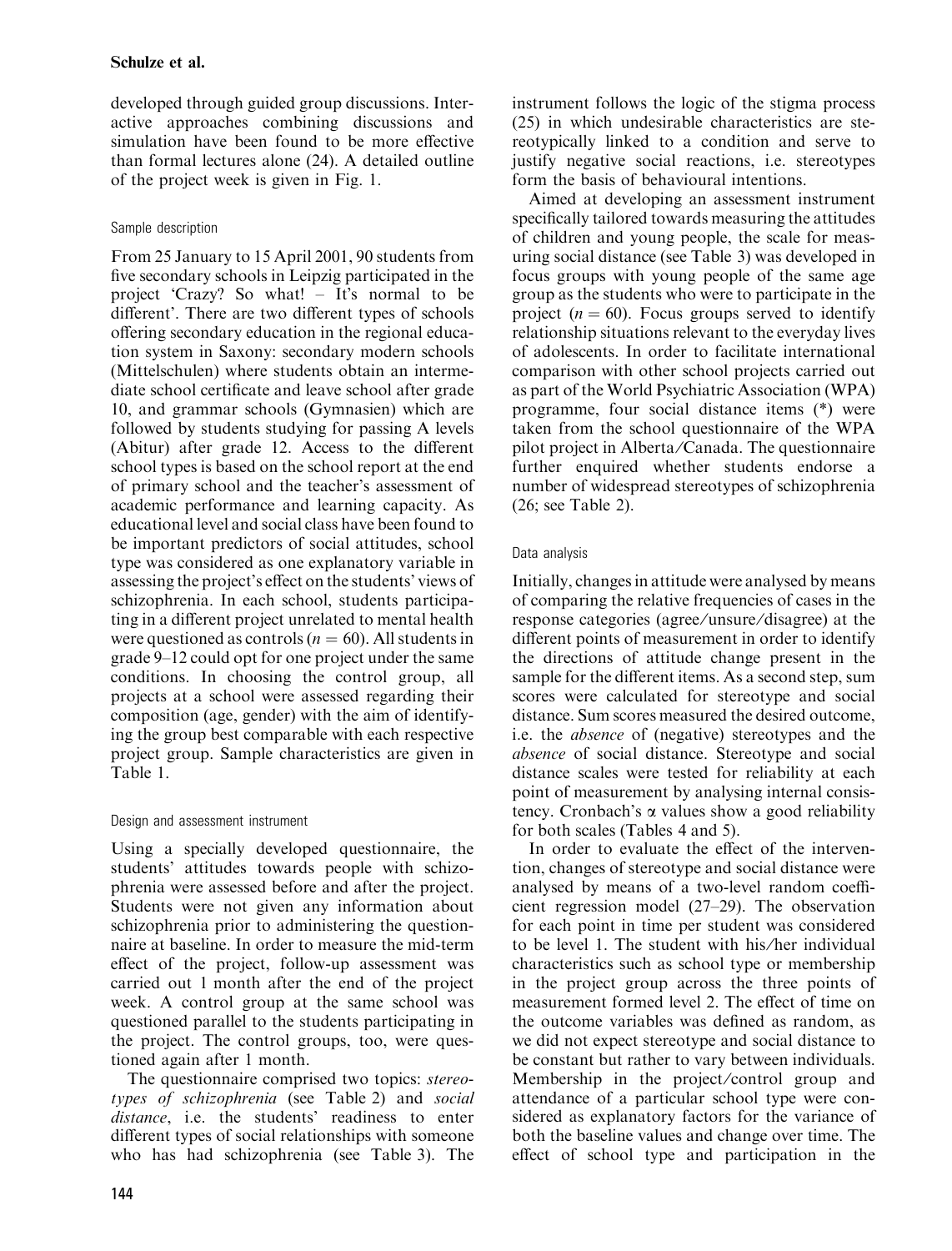| δãγ        | Day 1: 'It's normal to be                                     |                                                              | Day 3: Being different What is                 |                                                      | Day 5: Crazy? So what!          |
|------------|---------------------------------------------------------------|--------------------------------------------------------------|------------------------------------------------|------------------------------------------------------|---------------------------------|
|            | different' -Getting to know                                   | Day 2: Me? I'm not crazy! –<br>Mental health and illness day | it like? Who are we?                           | Day 4: We all have to find our way!<br>Feel-good day | Closing day-open day at the     |
|            | each other                                                    |                                                              | Meeting a young person with<br>schizophrenia   |                                                      | school                          |
| Learning   | Creating awareness for the                                    | Everybody can become ill-both                                | What many people don't know                    | Everybody is someone special We                      | Telling others what we have     |
| goals      | topic, enhancing students' self                               | physically and mentally                                      | about us:                                      | are people with different biographies                | learnt                          |
|            | confidence as a prerequisite                                  |                                                              | In many ways we are just like                  | We all have wishes and hopes, doubts                 |                                 |
|            | for dealing with 'being                                       |                                                              | jnok                                           | and fears We need friends/partners                   |                                 |
|            | different'                                                    |                                                              |                                                | who stand by us                                      |                                 |
| Activities | Introducing ourselves                                         | en people are il<br>ξ                                        | Introduction                                   | Guided discussion                                    | Presentation of project         |
|            | Brainstorming: Identifying                                    | /hich illnesses do we know?<br>₹                             | Guided discussion - focus on                   | - What did we learn from each other?                 | experiences and results to      |
|            | expectations of the week and                                  | - Which illness would be                                     | similarities                                   | - Where can we get help when we are                  | other students, teachers,       |
|            | areas of interest                                             | particularly terrible for us?<br>- Do we know someone who    | - What is your life like?                      | unwell?                                              | parents and interested parts of |
|            |                                                               |                                                              | - How did you get                              | - What can we do to support someone                  | the public                      |
|            | The pyramid of life                                           | suffers from that illness?                                   | schizophrenia?                                 | suffering from schizophrenia?                        |                                 |
|            | - What do we need to live?                                    | - How would we like others to                                | - What has helped you to get                   | - What support would we like in times                |                                 |
|            | - What makes us happy?                                        | treat us when we are ill?                                    | better?                                        | of crisis?                                           |                                 |
|            | - What could shake the                                        | -How do we treat others when                                 | - How did others react?                        |                                                      |                                 |
|            | foundations of our pyramid of                                 | they are ill?                                                | - What is important in your life?              |                                                      |                                 |
|            | life? (e.g. poverty, illness,<br>disability, violence, drugs, | Ways into/out of physical and                                |                                                | Telling others what we have learnt                   |                                 |
|            |                                                               | mental illness                                               | Messages: (Developed together                  | Preparing presentation of the project:               |                                 |
|            | loneliness)                                                   | – What makes us ill?<br>– What helps us to get better?       | with service users)                            | თ<br>თ                                               |                                 |
|            | - When these things happen                                    |                                                              | We would like to be accepted                   | - Presentation for parents, other                    |                                 |
|            | how do others react, how do                                   | Mental illness and physical                                  | We stand up against social                     | students and teachers                                |                                 |
|            | we feel, what makes us fee                                    | illness. What are the                                        | exclusion                                      | - Designing posters                                  |                                 |
|            | better?                                                       | differences?                                                 | We don't want to live in constant              | -Writing an article for the school                   |                                 |
|            |                                                               | - What comes first to your mind                              | fear of                                        | newspaper                                            |                                 |
|            | Closing: Aims in life and                                     | when you hear "mentally ill"?                                | - Being excluded in school                     |                                                      |                                 |
|            | happiness                                                     | - Do you know people who have                                | - Losing friends                               |                                                      |                                 |
|            | Aims give hope and a sense of                                 | been mentally ill?                                           | - Losing our job or not getting                |                                                      |                                 |
|            | direction                                                     | - What do you hear there about                               | one in the first place                         |                                                      |                                 |
|            | - What are our aims in life?                                  | people with mental illness?                                  | Being automatically considered<br>$\mathbf{I}$ |                                                      |                                 |
|            | - Which are the most important                                | - Where? (Use examples from                                  | stupid,                                        |                                                      |                                 |
|            | ones, which are less central?                                 | the media: newspaper clippings<br>video material, etc.)      | - Just because we once in our                  |                                                      |                                 |
|            |                                                               |                                                              | lives had to seek help because of              |                                                      |                                 |
|            |                                                               | - Which mental illnesses do you                              | a mental illness                               |                                                      |                                 |
|            |                                                               | know?                                                        |                                                |                                                      |                                 |
|            |                                                               | - Who gets more sympathy and                                 |                                                |                                                      |                                 |
|            |                                                               | attention from society: people<br>who had a heart attack or  |                                                |                                                      |                                 |
|            |                                                               |                                                              |                                                |                                                      |                                 |
|            |                                                               | people who have<br>schizophrenia? Why?                       |                                                |                                                      |                                 |
|            |                                                               | - Why do people look down on                                 |                                                |                                                      |                                 |
|            |                                                               | someone who has had                                          |                                                |                                                      |                                 |
|            |                                                               | schizophrenia?                                               |                                                |                                                      |                                 |
|            |                                                               | - Why do people hardly speak                                 |                                                |                                                      |                                 |
|            |                                                               | about mental illness?                                        |                                                |                                                      |                                 |

.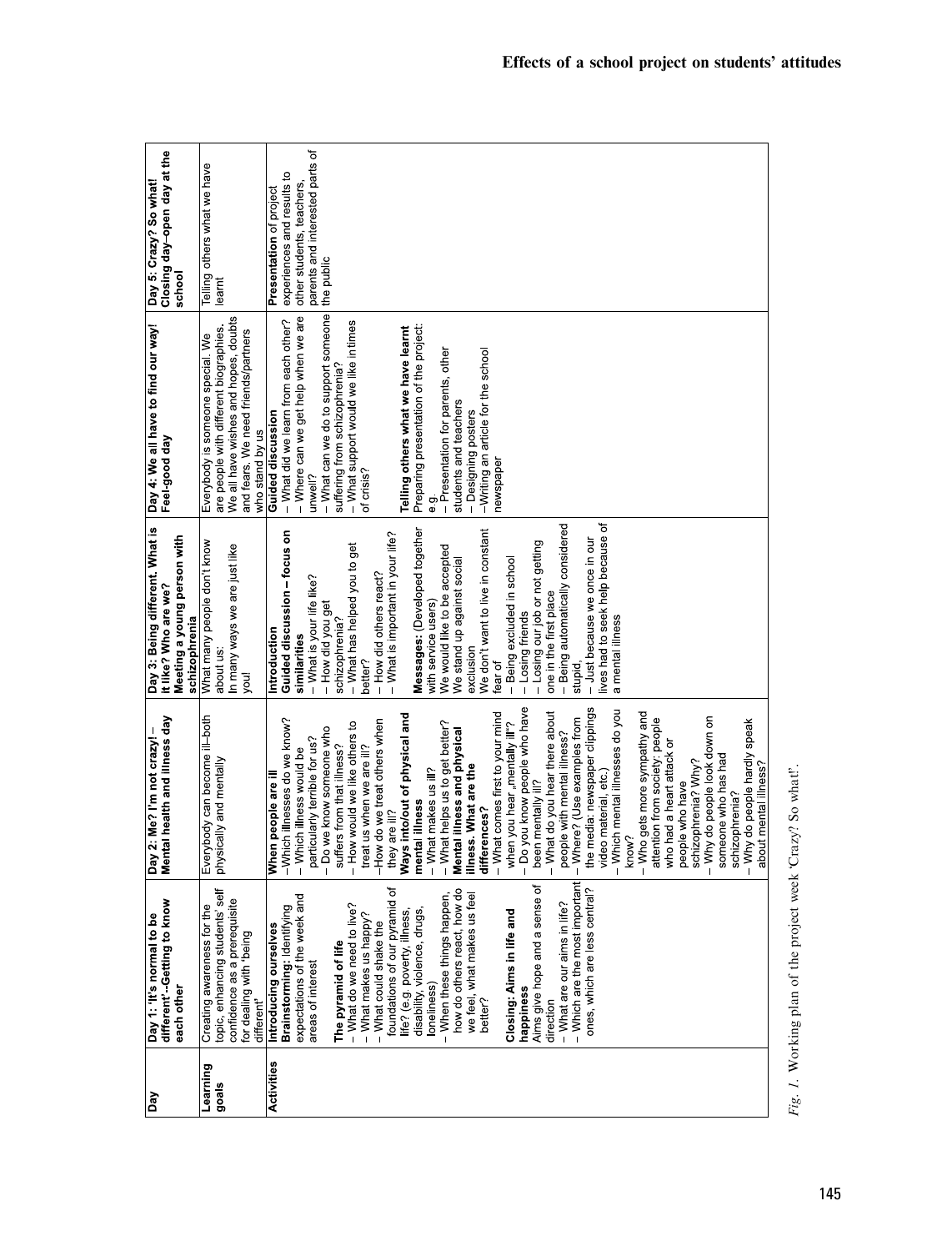Table 1. Sample description

|                                                          | Project group  | Control group |
|----------------------------------------------------------|----------------|---------------|
| n                                                        | 90             | 60            |
| Gender<br>Female<br>Male                                 | 65.9%<br>34.1% | 50%<br>50%    |
| Mean age (years)                                         | 14.8           | 15.4          |
| School type<br>Secondary modern school<br>Grammar school | 68.2%<br>31.8% | 79%<br>21%    |
| Previous contact with mentally<br>ill people             | 23.7% yes      | $6.3%$ yes    |

project on baseline results  $(t_0)$  and development of stereotype and social distance over time was estimated on the basis of cross-level interaction effects (school  $\times$  time; project  $\times$  time). Project effects were controlled for school type (secondary modern vs. grammar school), gender and age.

#### Results

Baseline

On the whole, only few students questioned subscribed to negative stereotypes of schizophrenia or

rejected entering the relationship situations enquired by the social distance scale. Already at baseline, students on both the project and the control group seemed little prepared to endorse negative views about people with schizophrenia. This tendency was more pronounced for the project group than for the controls (Figs 2 and 3). Both school type (grammar school) and opting into the project group were found to have a positive effect on both stereotype and social distance (see Tables 6 and 7). Gender and age effects on the outcome variables could not be observed.

Rather than subscribing to negative views, an unusually large share of those questioned (mean: 42.5%; range  $7.33-76\%$  stated that they were unsure as to the correctness of stereotypical assumptions about schizophrenia as well as regarding how they would react in the social distance situations proposed. The large number of 'unsure' answers might indicate that young people less readily subscribe to stereotypical statements they cannot test within the bounds of their own experiences – which would support the claim that young people are particularly receptive for antistigma programmes.

Attitude improvements could thus only be expected from 'unsure' responses to the response

Table 2. Stereotypes held by secondary school students before and after the project week  $(t_0-t_1)$ 

|                             |                                                                                 | Project group ( $n = 90$ ) |            | Control group ( $n = 60$ ) |           |           |
|-----------------------------|---------------------------------------------------------------------------------|----------------------------|------------|----------------------------|-----------|-----------|
| Items                       | Agree                                                                           | <b>Disagree</b>            | Unsure     | Agree                      | Disagree  | Unsure    |
| Ability to cope with stress |                                                                                 |                            |            |                            |           |           |
|                             | Someone who has had schizophrenia cannot cope with stress before exams          |                            |            |                            |           |           |
| $t_{0}$                     | 15(16.7)                                                                        | 14 (15.6)                  | 60 (66.7)  | 10(16.7)                   | 12(20.0)  | 38 (63.3) |
| $t_1$                       | 30(33.7)                                                                        | 17(19.1)                   | 42 (47.2)  | 6(10.2)                    | 14 (23.7) | 39 (66.1) |
| Social background           |                                                                                 |                            |            |                            |           |           |
|                             | Mostly, someone who has had schizophrenia comes from a family with little money |                            |            |                            |           |           |
| $t_{0}$                     | 1(1.1)                                                                          | 66 (73.3)                  | 28 (31.1)  |                            | 43 (71.7) | 17(38.3)  |
| $t_{1}$                     | 3(3.3)                                                                          | 77 (85.6)                  | 10(11.1)   | 3(5.0)                     | 40 (66.7) | 17(38.3)  |
| Untreatability              |                                                                                 |                            |            |                            |           |           |
|                             | Someone who has had schizophrenia cannot be helped by the doctors               |                            |            |                            |           |           |
| $t_{0}$                     | 6(6.7)                                                                          | 42 (46.7)                  | 42 (46.7)  | 2(3.3)                     | 16 (26.7) | 42 (70.0) |
| $t_1$                       | 2(2.2)                                                                          | 64 (71.1)                  | 24 (26.7)  | 3(5.0)                     | 21(35.0)  | 36 (60.0) |
| Dangerousness               |                                                                                 |                            |            |                            |           |           |
|                             | When meeting someone with schizophrenia, one should better watch out            |                            |            |                            |           |           |
| $t_{0}$                     | 14 (15.6)                                                                       | 52 (57.8)                  | 29 (32.2)  | 7(11.7)                    | 29 (48.3) | 24 (40.0) |
| $t_1$                       | 7(7.9)                                                                          | 61 (68.5)                  | 21(23.6)   | 9(15.0)                    | 28 (46.7) | 23 (38.3) |
| Intelligence                |                                                                                 |                            |            |                            |           |           |
|                             | Someone who has had schizophrenia can be good at school                         |                            |            |                            |           |           |
| $t_{0}$                     | 45 (50.0)                                                                       | 5(5.6)                     | 39 (43.3)  | 31(51.7)                   | 3(5.0)    | 25(41.7)  |
| $t_1$                       | 51(56.7)                                                                        | 8(8.9)                     | 31(34.4)   | 28 (46.7)                  | 4(6.7)    | 28 (46.7) |
| Unpredictability            |                                                                                 |                            |            |                            |           |           |
|                             | Someone who has had schizophrenia blows his/her top for the slightest reason    |                            |            |                            |           |           |
| $t_{0}$                     | 9(10.0)                                                                         | 32(35.6)                   | 49 (54.4)  | 10(67.0)                   | 10(67.0)  | 40 (66.7) |
| $t_{1}$                     | 7(7.9)                                                                          | 51 (57.3)                  | 31(34.8)   | 2(3.3)                     | 22 (36.7) | 36 (60.0) |
| Creativity                  |                                                                                 |                            |            |                            |           |           |
|                             | Students who have had schizophrenia are particularly good at music or art       |                            |            |                            |           |           |
| $t_{0}$                     | 12(13.3)                                                                        | 10(11.1)                   | 68 (75.65) |                            | 13(21.7)  | 47 (78.3) |
| $t_1$                       | 22 (24.4)                                                                       | 17 (18.9)                  | 51(56.7)   | 1(1.7)                     | 11(18.3)  | 48 (80.0) |

Percentage values are given in parentheses.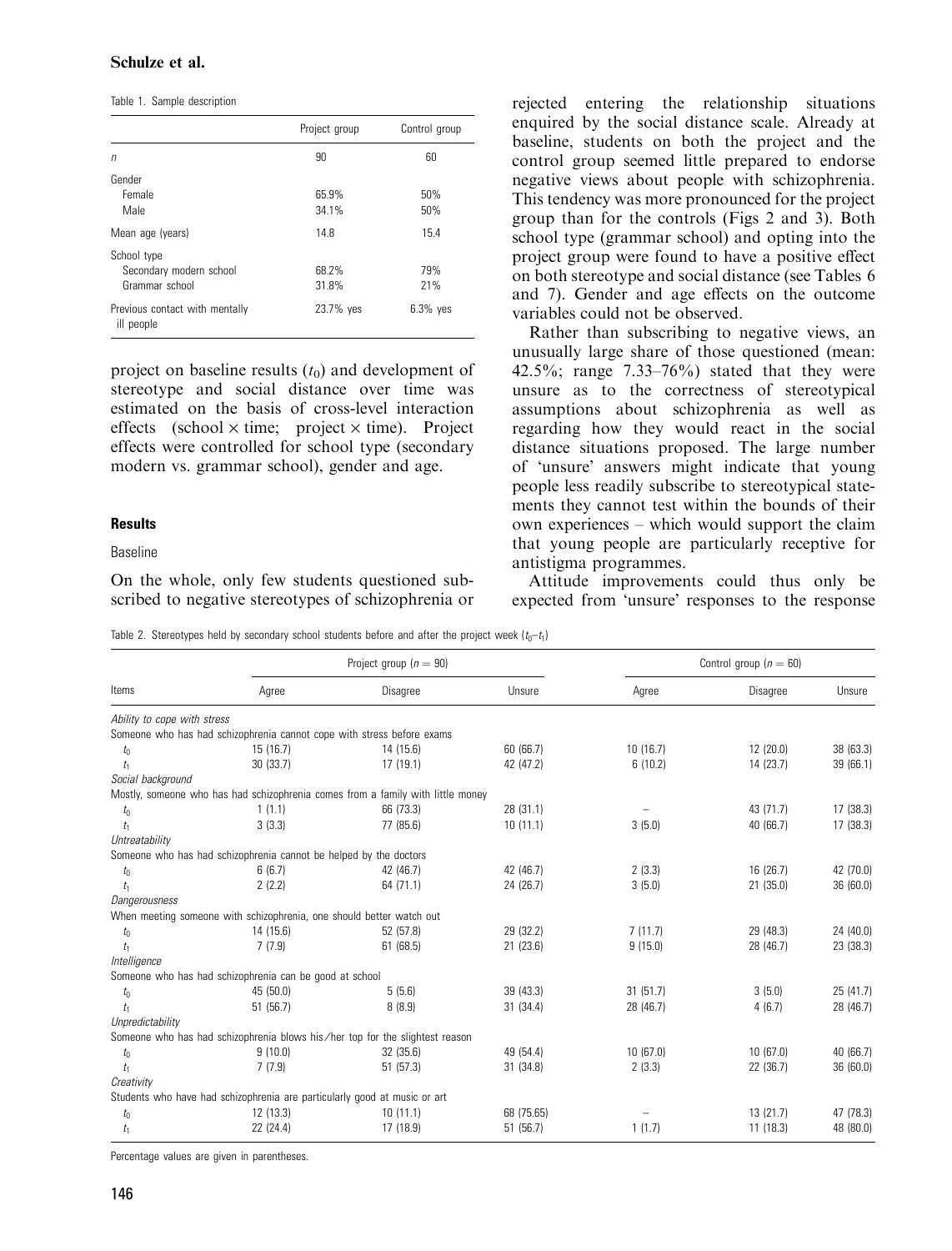|  | Table 3. Social distance of secondary school students before and after the project week $(t_0-t_1)$ |  |
|--|-----------------------------------------------------------------------------------------------------|--|
|  |                                                                                                     |  |

| Project group $(n = 90)$ |                                                                                                                |           | Control group ( $n = 60$ ) |           |           |           |
|--------------------------|----------------------------------------------------------------------------------------------------------------|-----------|----------------------------|-----------|-----------|-----------|
| Items                    | Agree                                                                                                          | Disagree  | Unsure                     | Agree     | Disagree  | Unsure    |
|                          | I would be afraid to talk to someone who has had schizophrenia*                                                |           |                            |           |           |           |
| $t_{0}$                  | 5(5.6)                                                                                                         | 57 (63.3) | 28 (31.1)                  | 4(6.7)    | 27(45.0)  | 29 (48.3) |
| t <sub>1</sub>           | 1(1.1)                                                                                                         | 72 (80.0) | 17 (18.9)                  | 4(6.7)    | 43 (71.7) | 13 (21.7) |
|                          | I would not be upset or disturbed to be in the same class with someone who has had schizophrenia*              |           |                            |           |           |           |
| $t_0$                    | 57 (63.3)                                                                                                      | 13 (14.4) | 19 (21.1)                  | 31(51.7)  | 6(10.0)   | 23 (38.3) |
| $t_1$                    | 64 (71.15)                                                                                                     | 15(16.7)  | 11 (12.2)                  | 30 (49.2) | 13 (21.7) | 17 (42.5) |
|                          | I could imagine making friends with someone who has had schizophrenia*                                         |           |                            |           |           |           |
| $t_{0}$                  | 53 (58.9)                                                                                                      | 12 (13.3) | 25 (27.8)                  | 24 (40.0) | 9(15.0)   | 27 (45.0) |
| $t_1$                    | 61 (67.8)                                                                                                      | 8(8.9)    | 21 (23.3)                  | 27 (52.9) | 11(55.0)  | 22 (44.9) |
|                          | I would feel embarrassed or ashamed if my friends knew that someone in my family had schizophrenia*            |           |                            |           |           |           |
| $t_0$                    | 10(11.1)                                                                                                       | 56 (62.2) | 24 (26.7)                  | 5(8.35)   | 40 (66.7) | 15 (25.0) |
| t <sub>1</sub>           | 14 (15.5)                                                                                                      | 58 (64.4) | 17 (18.9)                  | 6(10.0)   | 41 (68.3) | 13 (46.4) |
|                          | If the person sitting next to me in class developed schizophrenia, I would rather sit somewhere else           |           |                            |           |           |           |
| $t_{0}$                  | 6(6.7)                                                                                                         | 63 (70.0) | 21 (23.3)                  | 11 (18.3) | 32 (53.3) | 17 (28.3) |
| $t_1$                    | 6(6.7)                                                                                                         | 67 (74.4) | 17 (18.9)                  | 11 (18.3) | 35 (58.3) | 14 (23.3) |
|                          | If one of my friends developed schizophrenia, I would go and see him/her at the hospital                       |           |                            |           |           |           |
| $t_0$                    | 80 (88.9)                                                                                                      | 6(6.7)    | 4(4.4)                     | 50 (83.3) | 3(5.0)    | 7(11.7)   |
| $t_1$                    | 84 (93.3)                                                                                                      | 4(4.4)    | 2(2.2)                     | 46 (76)   | 7(11.7)   | 7(11.7)   |
|                          | I would not invite someone who has had schizophrenia to my birthday party                                      |           |                            |           |           |           |
| $t_{0}$                  | 9(10.0)                                                                                                        | 57 (63.3) | 24 (26.7)                  | 2(3.3)    | 34 (56.7) | 24 (40.0) |
| $t_1$                    | 6(6.7)                                                                                                         | 62 (69.7) | 21 (23.6)                  | 10(16.7)  | 28 (46.7) | 22 (36.7) |
|                          | I would not bring along someone who has had schizophrenia when I meet my friends                               |           |                            |           |           |           |
| $t_{0}$                  | 9(10.0)                                                                                                        | 47 (52.2) | 32 (35.6)                  | 11(18.3)  | 23 (38.3) | 24 (40.0) |
| $t_1$                    | 9(10.0)                                                                                                        | 59 (65.6) | 22 (24.4)                  | 16 (27.1) | 20 (33.9) | 24 (40.0) |
|                          | When going on a class outing, someone who has had schizophrenia should rather stay at home                     |           |                            |           |           |           |
| $t_{0}$                  | 8(8.9)                                                                                                         | 44 (48.9) | 37(41.1)                   | 6(10.0)   | 31(51.7)  | 23 (38.3) |
| t <sub>1</sub>           | 7(7.8)                                                                                                         | 53 (58.9) | 30 (33.3)                  | 9(15.0)   | 25 (41.7) | 26 (43.3) |
|                          | I would never fall in love with someone who has had schizophrenia                                              |           |                            |           |           |           |
| $t_{0}$                  | 16 (17.8)                                                                                                      | 20 (22.2) | 54 (60.0)                  | 14 (23.3) | 12 (20.0) | 34 (56.7) |
| t <sub>1</sub>           | 15 (16.7)                                                                                                      | 31 (34.4) | 44 (48.9)                  | 13(21.7)  | 15 (25.0) | 32 (53.3) |
|                          | Someone who has had schizophrenia should not work in jobs that involve taking care of children or young people |           |                            |           |           |           |
| $t_{0}$                  | 19 (21.1)                                                                                                      | 36 (40.0) | 34 (37.8)                  | 18 (30.0) | 18 (30.0) | 24 (40.0) |
| $t_1$                    | 13 (14.4)                                                                                                      | 52 (57.8) | 25 (27.8)                  | 18 (30.0) | 19 (31.7) | 23 (38.3) |
|                          | Someone who has had schizophrenia should not go to regular school                                              |           |                            |           |           |           |
| $t_{0}$                  | 9(10.0)                                                                                                        | 52 (57.8) | 29 (32.2)                  | 14 (23.3) | 28 (46.7) | 18 (30.0) |
| $t_1$                    | 7(7.8)                                                                                                         | 64 (71.1) | 19 (21.1)                  | 15 (25.0) | 29 (48.3) | 16 (26.7) |

Percentage values are given in parentheses. \*Items taken from the School Questionnaire of the Canadian Pilot of the WPA Programme (H. Stuart & J. Arboleda-Flórez, unpublished data).

option suggesting a positive attitude (depending on the item wording). Therefore sum scores for social distance and stereotype were calculated adding up positive responses. The relative frequencies for the different response categories before and after the project are given in Tables 2 and 3.

Together with the fact that those students opting for the project had better initial results than their counterparts in the control group, students' unwillingness to agree with negative stereotypes or social rejection can further be expected to result in a ceiling effect on the project outcomes.

#### Attitude changes over time

Table 6 shows project effects on the presence of negative stereotypes among the students. Changes of stereotype over time are estimated to be negative for the control group  $(-0.12)$  while a positive change is observed for the project group. The interaction effect project  $\times$  time (0.50) indicates a significant positive effect, i.e. a dispelling of negative stereotypes ( $P = 0.01$ ). The difference between the development of negative stereotypes in the project and control groups is shown in Fig. 2. This decrease in negative stereotypes is predominantly attributable to membership in the project group.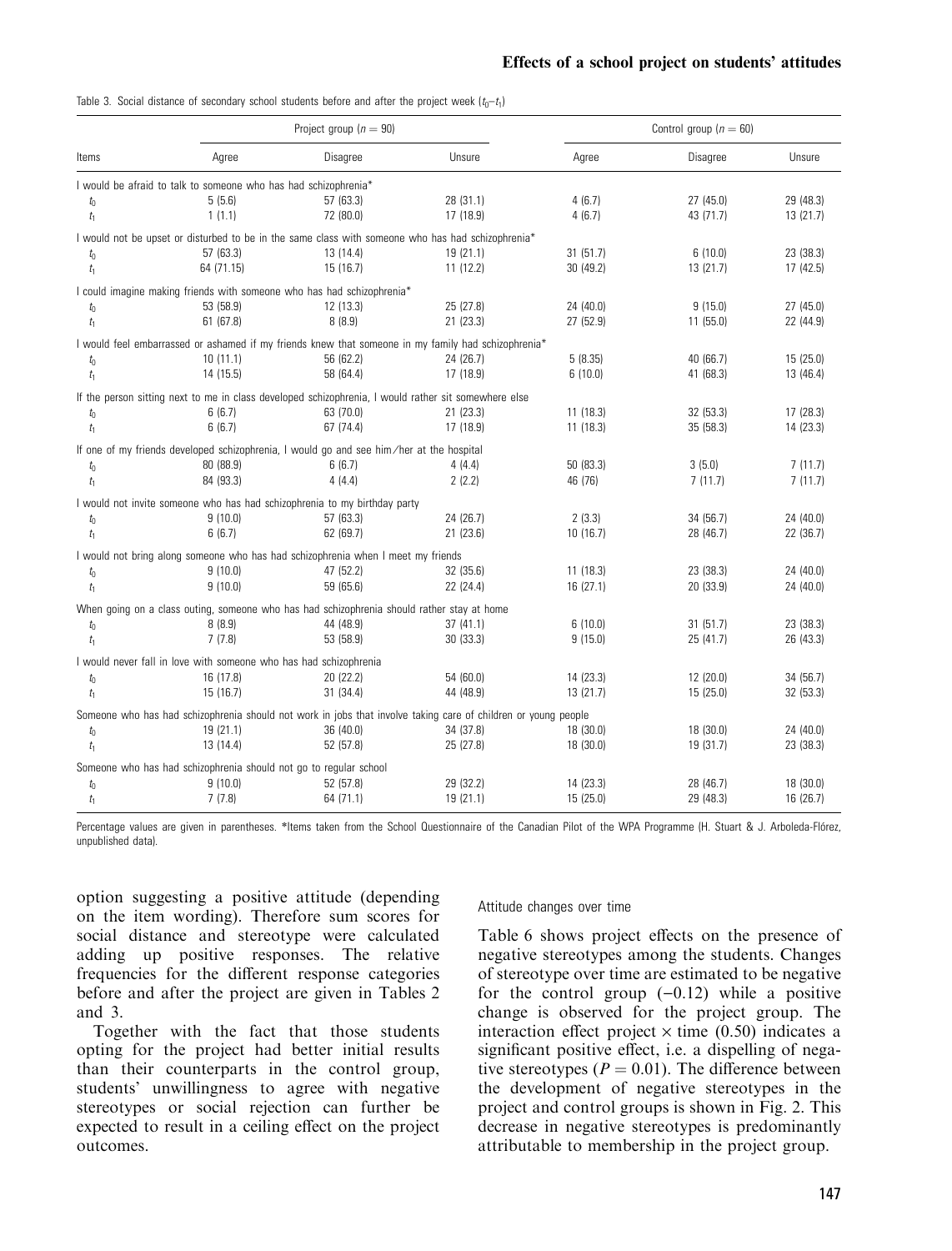#### Schulze et al.

Table 4. Reliability of stereotype scale (internal consistency) at the three points of measurement

| Time        | Cronbach's $\alpha$  |  |  |
|-------------|----------------------|--|--|
| $t_2$<br>tз | 0.73<br>0.71<br>0.72 |  |  |

Table 5. Reliability of social distance scale (internal consistency) at the three points of measurement

| Time           | Cronbach's $\alpha$ |
|----------------|---------------------|
| $t_1$          | 0.80                |
| t <sub>2</sub> | 0.83                |
| $t_3$          | 0.85                |

Table 6. Results of random coefficient linear regression analysis for stereotype

|                                          | Coefficient | SF   | P-value |
|------------------------------------------|-------------|------|---------|
| Intercept $t_0$                          | 2.70        | 0.21 | 0.00    |
| Effect of school type at $t_0$           | 1.13        | 0.27 | 0.00    |
| Effect of project participation at $t_0$ | 0.49        | 0.26 | 0.06    |
| Time effect                              | $-0.12$     | 0.13 | 0.36    |
| Interaction effect                       |             |      |         |
| School $\times$ time                     | 0.28        | 0.19 | 0.16    |
| Project $\times$ time                    | 0.50        | 0.18 | 0.01    |

Table 7. Results of random coefficient linear regression analysis for social distance

|                                          | Coefficient | SF   | P-value |
|------------------------------------------|-------------|------|---------|
| Intercept $t_0$                          | 5.49        | 0.41 | 0.00    |
| Effect of school type at $t_0$           | 2.16        | 0.46 | 0.00    |
| Effect of project participation at $t_0$ | 0.95        | 0.48 | 0.05    |
| Time effect                              | $-0.14$     | 0.29 | 0.63    |
| Interaction effect                       |             |      |         |
| School $\times$ time                     | 0.32        | 0.27 | 0.24    |
| Project $\times$ time                    | 0.95        | 0.32 | 0.11    |

Table 7 shows a similar development for social distance. Students participating in the project start with higher scores, but improve even further as a result of the project (Fig. 3). The effect of participating in the project on the changes over time is nearly three times as big the effect of being a grammar school student. This indicates a positive trend in the students' readiness to enter social relationships with a person suffering from schizophrenia as a result of the project. However, this effect is not statistically significant.

Attitudes improvements for both stereotype and social distance could still be observed at the 1-month follow-up (see Figs 2 and 3).



Fig. 2. Project effects on negative stereotypes.



Fig. 3. Project effects on social distance. \*Measured by absence of social distance.

#### **Discussion**

Despite expected ceiling effects, the project had a positive effect on both the stereotypes held by the students and their readiness to enter social relationships with people suffering from schizophrenia.

Results concerning changes of stereotype and social distance reflect the different steps in stigma process (25). The formation of negative stereotypes and their ascription to an undesirable condition such as schizophrenia precedes peoples' consideration of behavioural options towards people belonging to the labelled group. The reduction of stigma appears to follow the same process. While people may hold more positive attitudes about schizophrenia as a result of an intervention, a significant improvement of their readiness to enter social relationships with individuals affected by the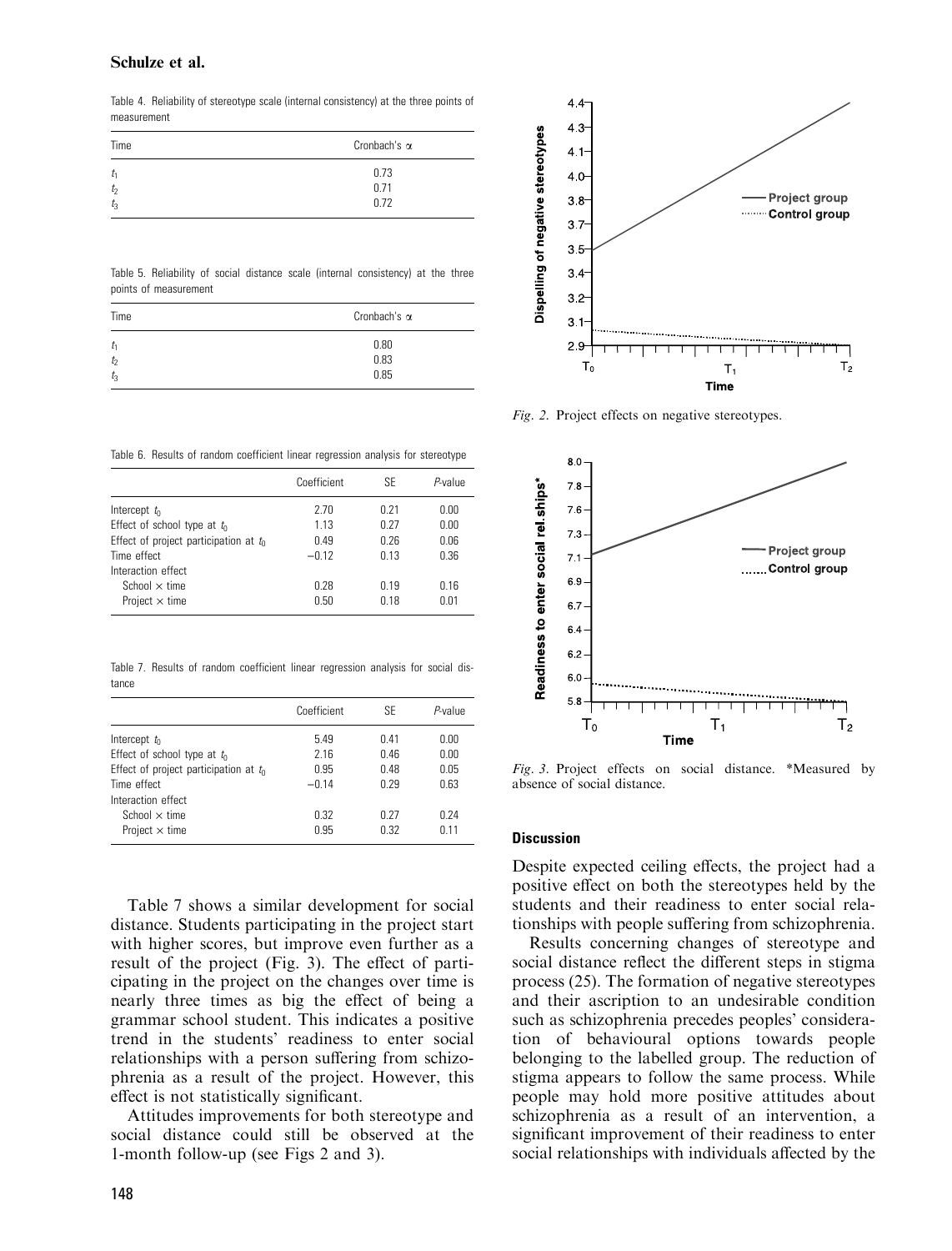illness is likely to be a more long-term process. Evaluation results can thus be considered to support the contention that counteracting the stigma of schizophrenia effectively requires a continuous effort rather than large scale public education campaigns at one point of time.

In addition, the different degree to which stereotypes and social distance were reduced as a result of the project week may result from the different level of concreteness of the measured outcomes. Ascribing characteristics to a group of (anonymous) persons (someone who had schizophrenia) is more easily performed than deciding how one would behave in a concrete relationship situation with a person suffering from the illness. This indicates that the different level of attitudes and behavioural intentions may also become reflected in the degree to which attitudinal indicators such as stereotypes and indictors for hypothetical behaviour such as social distance measures are susceptible to change.

This finding points to the *limitations* of our evaluation study. While attitudes are one factor in predicting behaviour (30), they cannot be conceived as being linked to actual behaviour in a linear causal relationship. Attitude research therefore is of limited value in drawing conclusions on the negative reactions towards people suffering from schizophrenia occurring in a real life situation. Our study sought to address this problem by developing a social distance scale specially designed to enquire relationship situations relevant to young people. By making the level of behavioural intentions to be assessed as concrete as possible for the students, we hoped to offer choices that are as close as possible to real situations the young people encounter as part of their everyday lives. This may have improved the accuracy of the social distance measure.

A further limitation of the study is related to the opportunity for students to choose whether to participate in the project or not. Here, selection effects can be expected as individuals more interested in the subject are most likely to sign up for the intervention. Randomization, however, is difficult to achieve as part of a school level intervention where the organizational framework for projects is determined by school routines and structures. Selection factors may further operate as project participants' initial interest in the subject could have made them more responsive to the project. While the different starting level concerning the attitudes of the project and control groups is considered in the two-level regression model, differences in the students' readiness to change their views were not assessed by our method.

#### Effects of a school project on students' attitudes

The 1-month follow-up showed that the attitude improvements were still evident after longer time period has passed. However, previous studies have demonstrated that effects are likely to lessen with time (31–33), and that the duration and regularity of an intervention is positively related to its longterm effects (34). While the project weeks are an important starting point to generate interest in a topic that adolescents do not normally actively seek information about (35), continued exposure to mental health issues is crucial to sustain the students' interest and build on the positive attitude changes achieved by this first intervention. With this in mind, projects on mental health and illness should be offered to schools on a regular basis. In the long run, antistigma effort should work towards integrating mental health as a topic on the regular teaching curriculum. Offering regular lessons on mental health and illness to all students further allows to also reach those young people who hold negative stereotypes and would not choose to participate in a project week. The selection effects observed in the present study could thus be avoided.

In conclusion, results of the project evaluation support the assumption that targeting young people with antistigma interventions is a promising approach to counteracting stigma and discrimination because of schizophrenia. School level interventions starting from the young people's own experiences appear to be well-suited to facilitate the future generation to approach the topic of mental health with more openness, to be better informed about mental illnesses such as schizophrenia and to meet people who have had a mental illness with more tolerance and understanding.

#### References

- 1. Wahl O. Mass media images of mental illness: a review of the literature. J Community Psychol 1992;20:343–352.
- 2. Wahl O. Media madness. Public images of mental illness. New Brunswick, NJ: Rutgers University Press, 1995.
- 3. Philo G (ed.). Media and mental distress. London and New York: Longman, 1996.
- 4. LAUBER C, NORDT C, FALCATO L, RÖSSLER W. Public acceptance of restrictions on mentally ill people. Acta Scand Psychiat 2000;102(suppl. 407):26–32.
- 5. World Health Organization. World health report 2001: new understanding. New Hope, Geneva: WHO, 2001.
- 6. STUART H, ARBOLEDA-FLÓREZ J. Community attitudes toward people with schizophrenia. Can J Psychiat 2001; 6:245–252.
- 7. BAILEY S. Young people, mental illness and stigmatisation. Psych Bull 1999;23:107–110.
- 8. Meise U, Sulzenbacher H, Kemmler G, Schmid R, RÖSSLER W, GÜNTHER V. ... nicht gefährlich, aber doch furchterregend. Ein Programm gegen Stigmatisierung von Schizophrenie in Schulen, Psychiat Prax 2000;27:340–346.